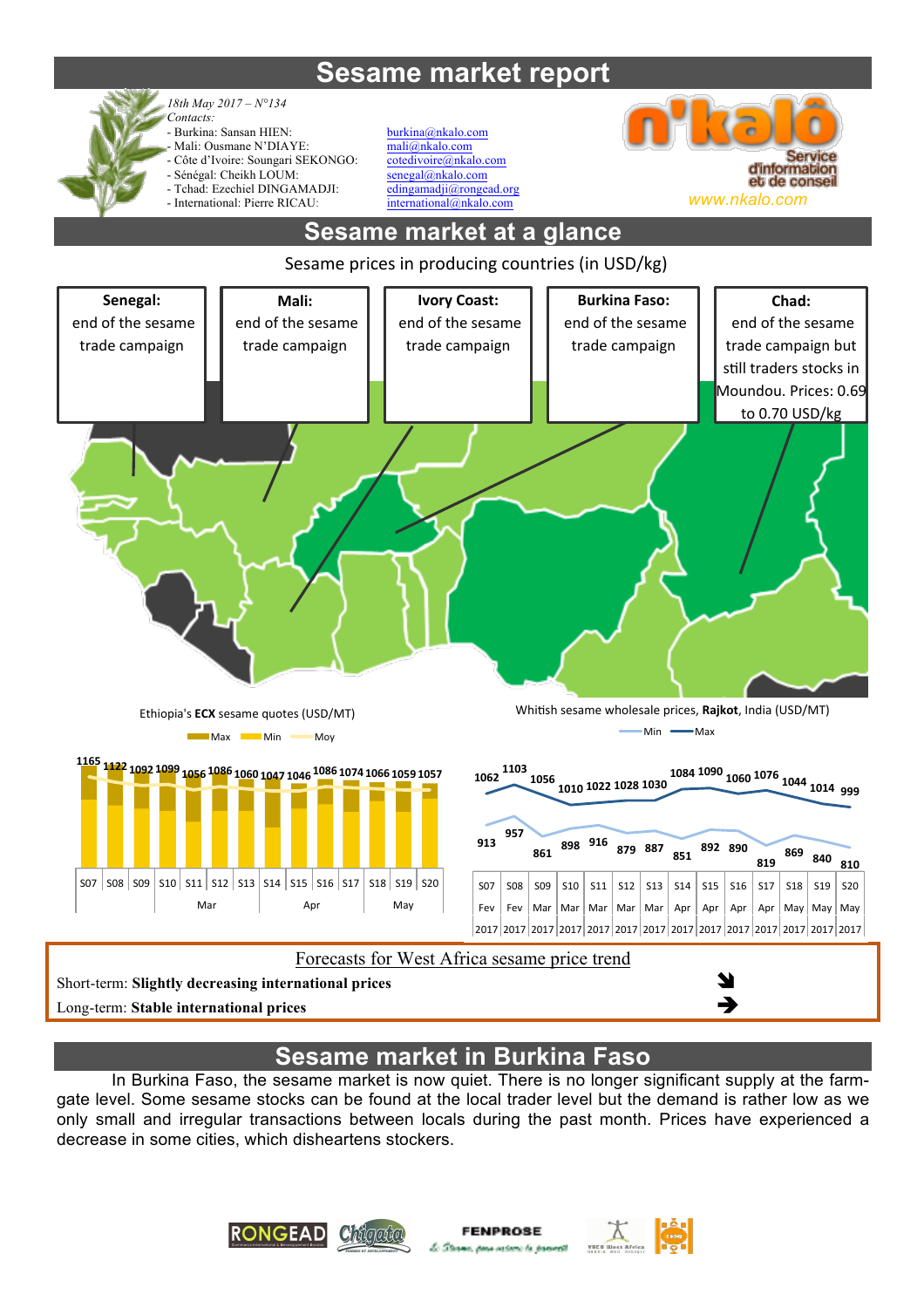Market prices in Bobo-Dioulasso range between 525 and 535 FCFA/kg (0.89 and 0.91 USD/kg), as there is virtually no demand. In Dedougou, very few transactions have been recorded. The sesame price varies between 525 and 540 FCFA/kg (0.89 and 0.91 USD/kg). In Ouahigouya, the tomato box is at 600 FCFA, equivalent to 400 FCFA/kg (0.68 USD/kg). In Ouagadougou, the sesame market has also slowed down and the market price ranges between 520 and 525 FCFA/kg (0.88 and 0.89 USD/kg). At Fada's market, the yoruba dish is at 1250 FCFA, namely 545 FCFA/kg (0.92 USD/kg).



#### **Sesame market in Mali**

In Mali, the sesame market is quiet and similar to the previous month. Foreign traders are not present while local exchanges are limited and only for local processing and consumption.

The sesame stocks are now very low but their mobilization is slow as most of the transactions are small amounts traded between local traders and sweet sesame processors. Producers do not have stocks anymore. The new campaign is coming with the first rains that have been recorded in all the country. Producers and farmers' organisations are willing to increase their cultivated acreage if the rain conditions enable it. This interest for the crop might be supported by the PACAM's initiatives that aim at improving the sesame and cashew nut value chain in Mali. A first meeting has taken place in the World Bank offices the 19th April 2017. Malian stakeholders of the sesame and cashew nut value chains have been able to discuss with consultants the current difficulties and necessary development strategies for a better structuration of these two value chains.

### **Sesame market in Ivory Coast**

In Côte d'Ivoire, the sesame market is very quiet like the previous month. Available sesame stocks are scarce to inexistant and no buyers are currently active on this market, except some small retailing linked to local consumption. The last small stocks at producer level are kept for the next crop sowing and household needs. With the new rains, producers are preparing their plots for cereals. The sesame will be sowed later, between July and August. At the moment, rains are irregular and this situation starts to worry some producers in the main sesame areas.

#### **Sesame market in Chad**

In the south of Chad, there is no big activity on the sesame market. Market supply is limited but we still notice the presence of foreign traders (Sudanese, Nigerian) and local traders, even if they are now more focused on the purchase of groundnuts.

In Sarh, small amounts are exposed at the market as seeds for the next campaign and for the local consumption. The Sudanese traders active there are buying the last groundnuts stocks. In Moundou, there are still some important stocks: some local traders have stored 300 to 400 bags in their warehouses. The last producers who have stocks (2 to 3 bags) are selling them to the market so as to fund the coming field works. The sesame price ranges between 405 and 410 FCFA/kg.

## **International sesame market and analysts' outlook**

At the Ethiopian Commodity Exchange (ECX), traded quantities of sesame evolved between 4500 and 7500 MT/week during the last weeks, with a normal decreasing trend in this period of the year. Sesame quotes range between 978 and 1109 USD/MT. This price range is close to the previous campaign quotes at the same period.

After an interval of increase FOB prices for African sesame during the last weeks, the trend is now rather bearish. West Africa's mixed sesame is quoted between 1050 and 1150 USD/MT while the FOB quotations of the East Africa's whitish sesame evolve from 1150 and 1250 USD/MT. In India, sesame price is also decreasing and reached 810 to 1000 USD/MT at the Rajkot market.